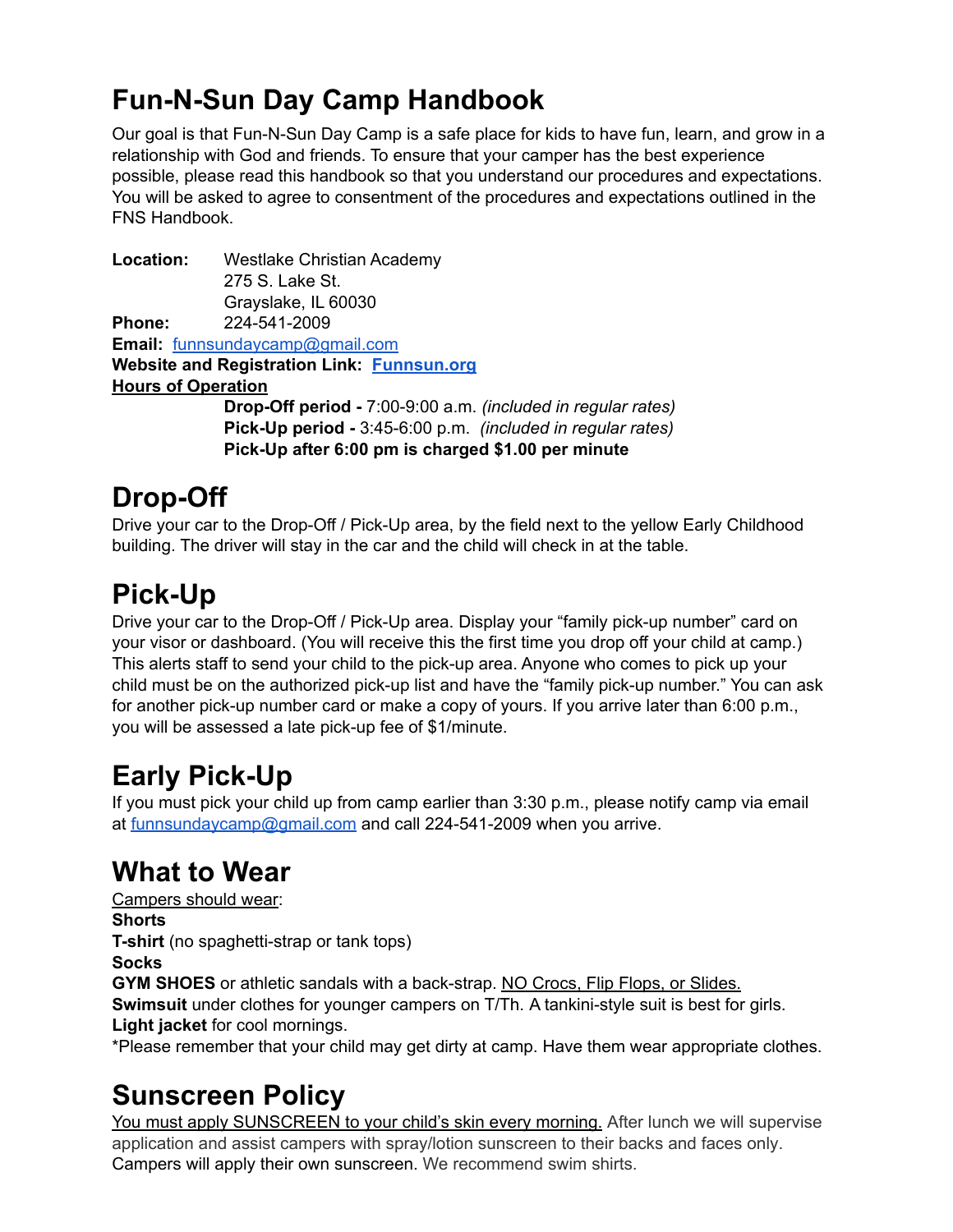### **What to Bring Every Day**

- Reusable water bottle labeled with name this is a must-bring item.
- **Two** healthy snacks; one for the morning and one for the afternoon.
- Lunch with a drink in a lunch box. No refrigerators or microwaves are available.
- Backpack.
- Towel and swimsuit for the pool on Tuesdays and Thursdays. Girls need to have a modest one-piece or two-piece tankini swimsuit (or we recommend swim shirts).
- Bring Fun-N-Sun drawstring backpack for pool days.
- Sunscreen please label we will reapply sunscreen after lunch.

## **Children's Belongings**

**Please label all belongings** including lunch boxes, water bottles, sunscreen, towels, and jackets. Campers will have a locker assigned to them for the season in which to keep their belongings during the day. Fun-N-Sun Day Camp is not responsible for any trades, lost, stolen, or broken items that may result when bringing personal items to camp.

## **What NOT to Bring - Electronic Devices**

No cell phones, iPads, or handheld game systems will be allowed at camp. Please leave them at home. We do reserve the right to collect them but will return them at the end of the day. For the protection of all participants, recording video or taking pictures of other children/staff from a camper's phone is strictly prohibited.

## **Permission to Use Photo**

In the registration process you will be given the choice as to whether you would allow photos/videos, taken by camp staff, of your child actively engaged in camp activities, to be used for advertising, website content, or posts on Facebook and Instagram.

# **Local Walking Trips / Transportation Consent**

Parents and campers need to be aware and acknowledge that a wide variety of activities are conducted at Fun-N-Sun Day Camp which may include walking to The Grayslake Aquatic Center, Central Park, Jones Island, The Gymnastic Factory and The Freeze. By enrolling in Fun-N-Sun Day Camp you are **giving permission** for your child to walk to these and other locations around Grayslake or ride in a van or bus when deemed necessary. In the event of inclement weather, walking distance, or other circumstances, such as being of preschool age, your child may ride in the Westlake bus or van to local places.

## **Health Standards**

Our goal at Fun-N-Sun Day Camp is to maintain a healthy environment. Do a health check daily. Please keep your child home if they are sick with symptoms including:

- He/she has a fever or has had a fever within the previous 24 hours.
- He/she has cold symptoms, accompanied by a runny nose, sneezing, and coughing.
- He/she has a sore throat. If a camper tests positive for strep, he/she may not return to camp until an antibiotic has been taken for 48 hours.
- He/she has symptoms of a communicable disease, such as chickenpox, COVID-19, pinkeye, diarrhea, vomiting, ringworm, or lice.

# **Illness or Injury During Camp**

If your child becomes ill at camp, you will be contacted. Your child will be allowed to rest away from other children in a supervised area. We will ask for your permission before administering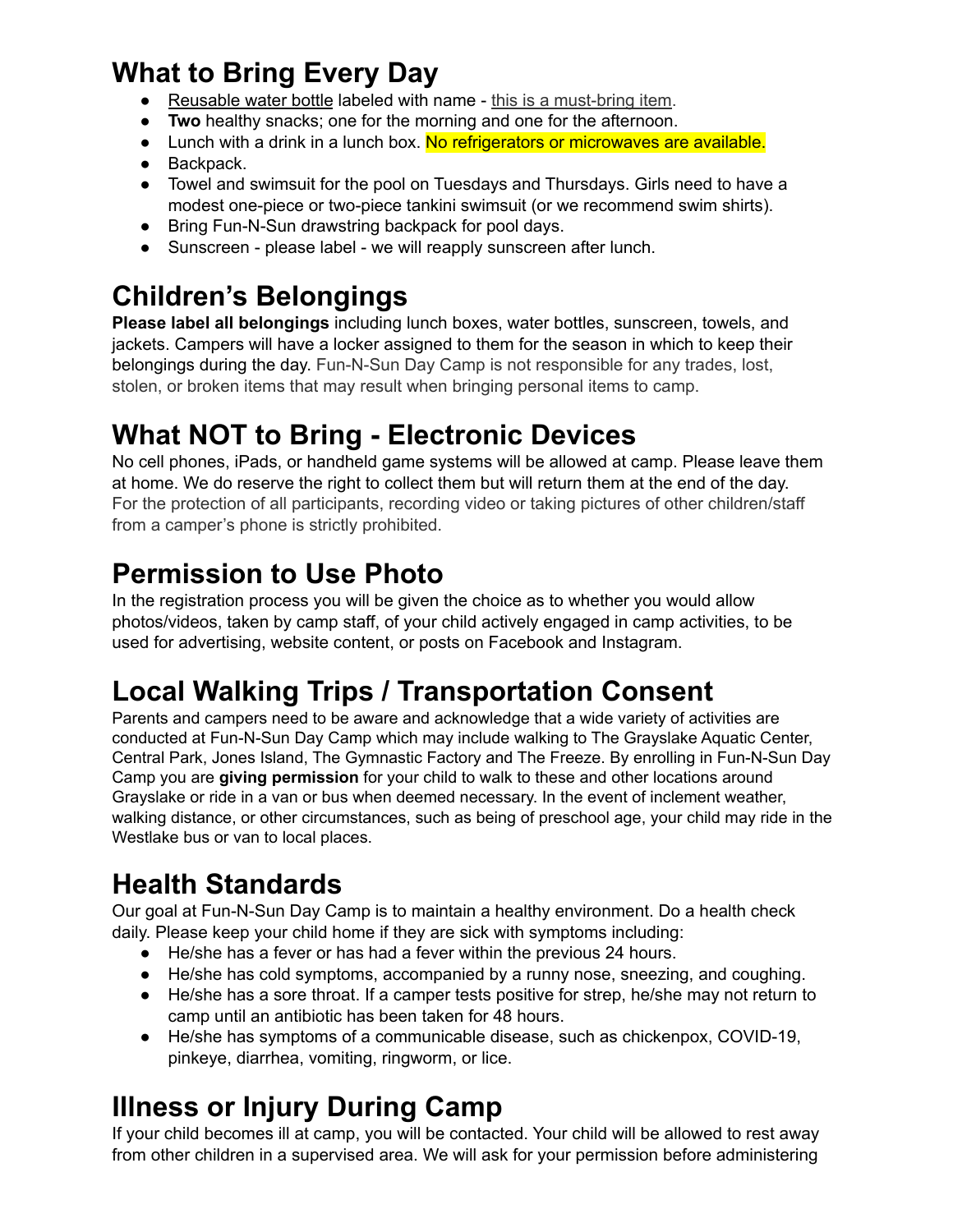any over-the-counter medicine, such as Children's Tylenol. If your child is sick with vomiting or fever, *you will be expected to arrange for your child to be picked up within one hour.* If we are unable to reach you, we will call the emergency contact person listed on your child's registration form to assist in taking the child from camp.

If your child is mildly injured at camp, we will administer ice packs and/or band-aids. All of our staff members are first-aid and CPR certified. If a more serious injury happens beyond the scope of basic first aid, we will attempt to contact you and call 911 if the situation deems necessary.

### **Over-the-Counter Medication**

Fun-N-Sun Day Camp stocks a limited supply of over-the-counter medications that could be dispensed to campers whose parents have signed the medical authorization form. The intent is to provide relief for minor hurts, stings, or headaches. We stock liquid Tylenol, liquid ibuprofen, Tums antacid, cough drops, and 1% hydrocortisone cream (Cortaid). If you authorize dispensing of OTC medication, we will attempt to contact you to make you aware of the need for medicine and confirm your permission.

#### **Prescription Medication Policy**

If your child needs to take prescribed medication while at camp, a "Permission to Dispense Medication" card needs to be filled out on the first day your child attends camp. All medication must be sent in the original container with the following information on the label: Doctor's name, patient's name, pharmacy, type of medication, strength, and dosage. Parents must hand medication to a staff person at the Drop-Off area. All medication that needs to be dispensed daily will be kept in a locked cabinet and a record of administering the medication will be kept. Epi-pens and other "as needed" medications will be kept with the camper's team leader and returned to the camp office at the end of the day.

### **Allergies**

For our staff to best serve your child, it is important for you to let us know when registering about any allergies your child has to food, medications, and other substances. Fun-N-Sun Day Camp cannot guarantee isolation from foods or substances that may cause a reaction, but we will work with your family to best accommodate the needs of the child. Your child will receive a special wrist band each morning with the name of the allergy written on it to remind all staff to make accommodations for your child.

## **Payment Policy**

The initial registration fee is due at the time of registration and will not be refunded. Camp tuition payments are due the Tuesday prior to the start of each camp week/session. Any weekly enrollment received after that Tuesday will have an additional \$10 per day or \$25 per week convenience fee added to the rate. If enrolling late, we must receive full payment before your child's first day or they cannot attend camp.

Parents understand that no refunds or exchanges will be given for days not attended due to general sickness. Cancellations must be made by the Tuesday prior to the camp week/session in which the camper has been enrolled. To cancel your day camp session, email [funnsundaycamp@gmail.com](mailto:funnsundaycamp@gmail.com). There will be a \$25.00 cancellation fee for notification after the Tuesday prior to the weekly session enrolled. Refunds due to family emergency situations must be requested in writing via email and will be considered on a case-by-case basis. Prepaid days may be transferred to other days in the camp season where space is available, if requested prior to the Tuesday before the week of the days enrolled.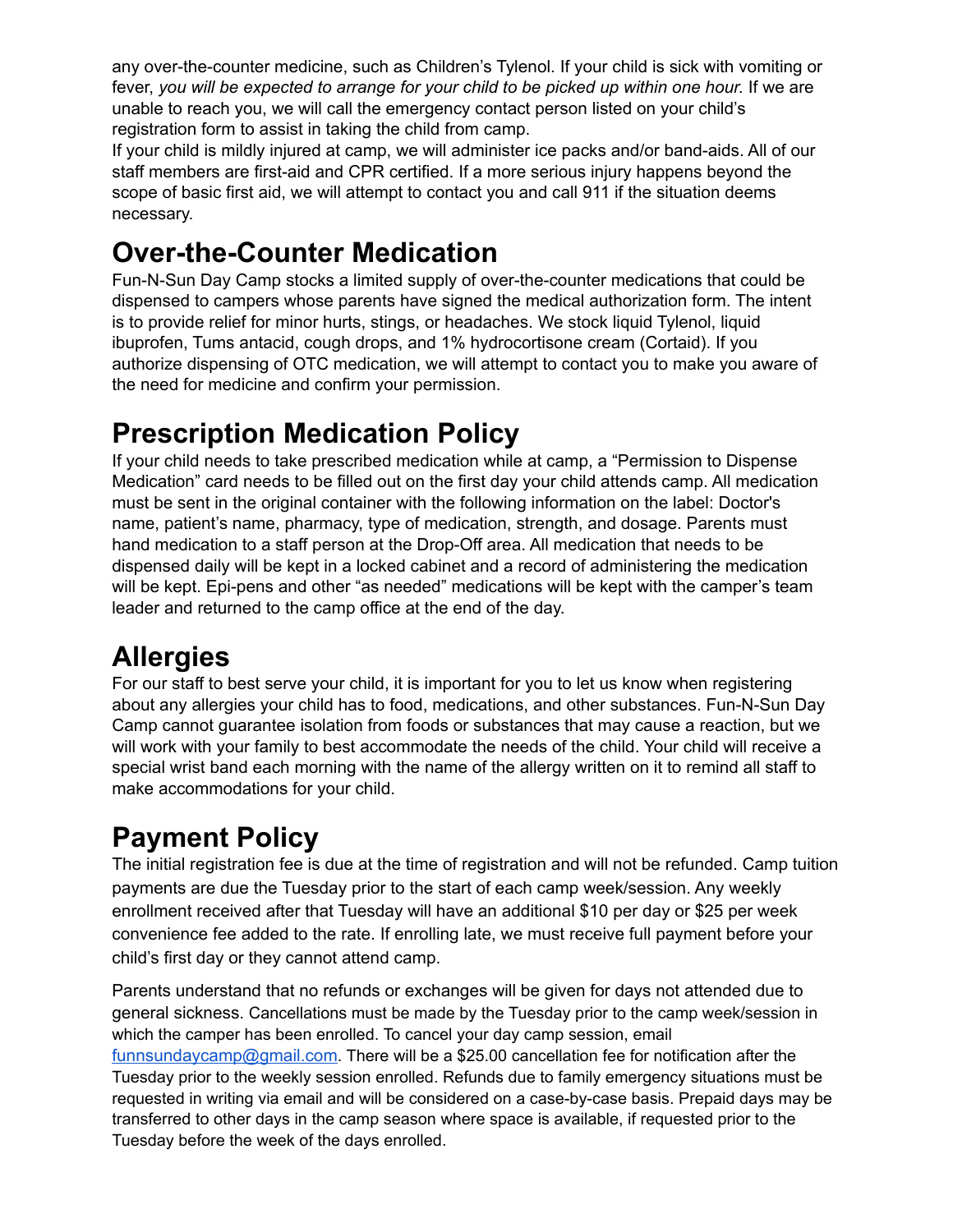#### **Fun-N-SUN Core Values**

**Camp is a...**

## **Safe place of**

#### **United friends who**

#### **'Njoy life!** *"We Are Kind, We Stick Together, We Have Fun!"*

Just as the earth revolves around the SUN, our camp revolves around our **SUN** core values. We work hard to create a culture that helps ensure that everyone feels SAFE and has FUN! Our staff has the job of helping everyone feel safe both physically and emotionally, so we expect all campers to behave according to our Code of Conduct.

#### **Code of Conduct**

- 1. Follow the directions of camp staff.
- 2. Treat others with kindness and respect. No bullying, put-downs, name-calling, or gossiping.
- 3. Respect all personal and camp property and supplies.
- 4. Use appropriate language. No swearing or inappropriate sexual talk.
- 5. Respect others' physical space. No pushing, hitting, or inappropriate physical touch.
- 6. Participate honestly in activities (no cheating). Do not disrupt the program.

#### **Basic Steps for Behavior Management**

- 1. Remind campers of expected behavior. Redirect and give them a chance to try again.
- 2. Our staff may remove campers from the group for a short time who are acting in unsafe, hurtful, or disrespectful ways to help them "cool down" and become regulated in their emotions/behavior.
- 3. If behavior persists the camper will have a meeting with a camp director to discuss a plan for the needed change in behavior.
- 4. Parents will be notified, if an undesired behavior is persistent or at moderate to severe level, to ask for your assistance to reinforce the camper's need to comply with our code of conduct.
- 5. We reserve the right to suspend a camper's participation at any time for failure to adhere to the rules after repeated attempts to change course or due to the severity of their behavior. If a camper is physically hurting other campers they are subject to a suspension. Usually suspensions are for the remaining part of the day and/or the next day. The purpose of suspensions is to maintain a safe environment at camp and provide time for the camper and his or her family to evaluate past behavior and come up with a plan to function safely, respectfully, and kindly at camp. Permanent removal from the camp program may occur if steps 1-5 are unsuccessful in changing a camper's behavior.

We may skip steps or do them out of order due to the severity of behavior. We reserve the right to immediately suspend or remove a camper from the program who exhibits physical aggression, harsh verbal attacks, sexual harassment, or other behaviors that negatively affect the experience of other campers. There will be no refunds for the  $day(s)$  of suspension. It is the responsibility of each parent to discuss the code of conduct with their child and reinforce compliance with it. Children must be able to exhibit appropriate behavior to remain at camp.